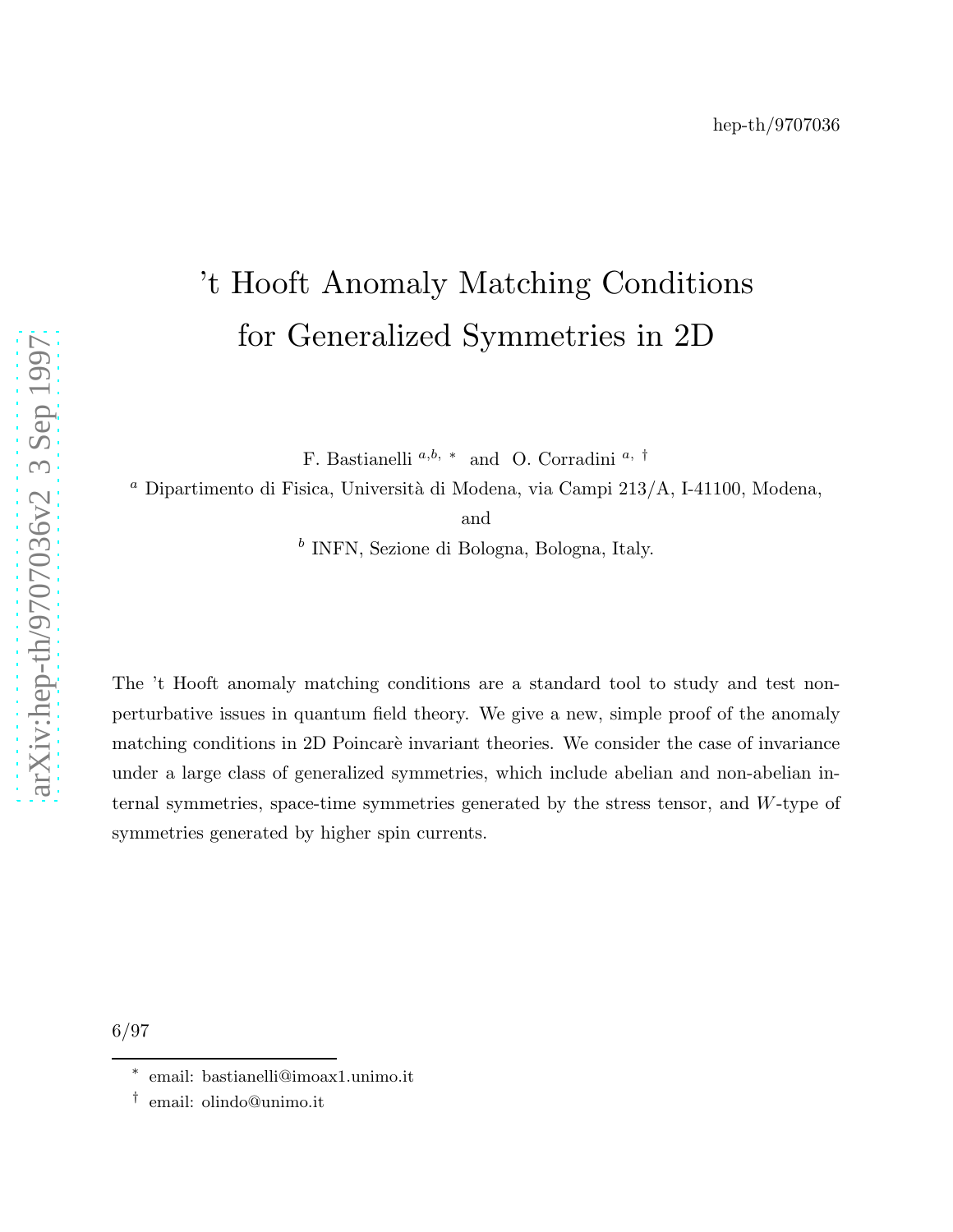## 1. Introduction

The importance of the anomaly matching conditions has been recognized by 't Hooft in a classic paper[[1\]](#page-9-0) as a non-perturbative tool to put restrictions on the quantum numbers of composite massless particles. Since then the anomaly matching conditions have been used as a major tool to search for preonic models [\[2](#page-9-0)], and to analyze strongly coupled N=1 supersymmetric models [\[3](#page-9-0)]. Their power is related to the fact that they constitute an exact, fully non-perturbative result obtained in the framework of quantum field theory. As it is familiar to field theory practitioners, there are not so many exact results known for interacting quantum field theories.

The arguments given by 't Hooft for the anomaly matching have been analyzed and extended in several papers [\[4](#page-9-0)], and by now they stand on a rather solid footing. Nevertheless, it may be useful to study the matching conditions from different perspectives. It is the purpose of this letter to give a new, simple proof of such an important result in the simple context of two dimensional theories. We show that the coefficients related to the anomalies are invariant under the flow generated by the renormalization group (RG). We will employ a method of proof similar to that originally introduced by Zamolodchikov in hisstudy of the C-theorem [[5](#page-9-0)].

An extension of the C-theorem to chiral theories was already studied in[[6\]](#page-9-0), where it was noted that a certain function was left invariant by the action of the renormalization group, and related to the gravitational anomalies[[7](#page-9-0)]. In this paper we use a similar philosophy, and search for functions that are constant along the RG group trajectories. Then, we observe that these functions are related to chiral anomalies. The values of these chiral anomalies are easily identified as a combination of the left and right central charges of the corresponding conformal symmetry algebra.

The physical interpretation is quite clear. The anomaly coefficients are seen to be invariant along the trajectories generated by the beta functions of the theory: the values of the coefficients generated by the microscopic degrees of freedom, visible in the ultraviolet region, must be reproduced by the macroscopic degrees of freedom which describe the infrared physics.

We will proceed as follows. In sec. 2 we prove the 't Hooft anomaly matching conditions for the case of internal abelian and non-abelian symmetries. In sec. 3 we extend the proof to the case of generalized symmetries generated by spin-n currents. For  $n = 2$  this reproduce the case of the stress tensor. In sec. 4 we consider mixed anomalies. Finally, in sec. 5 we present our conclusions.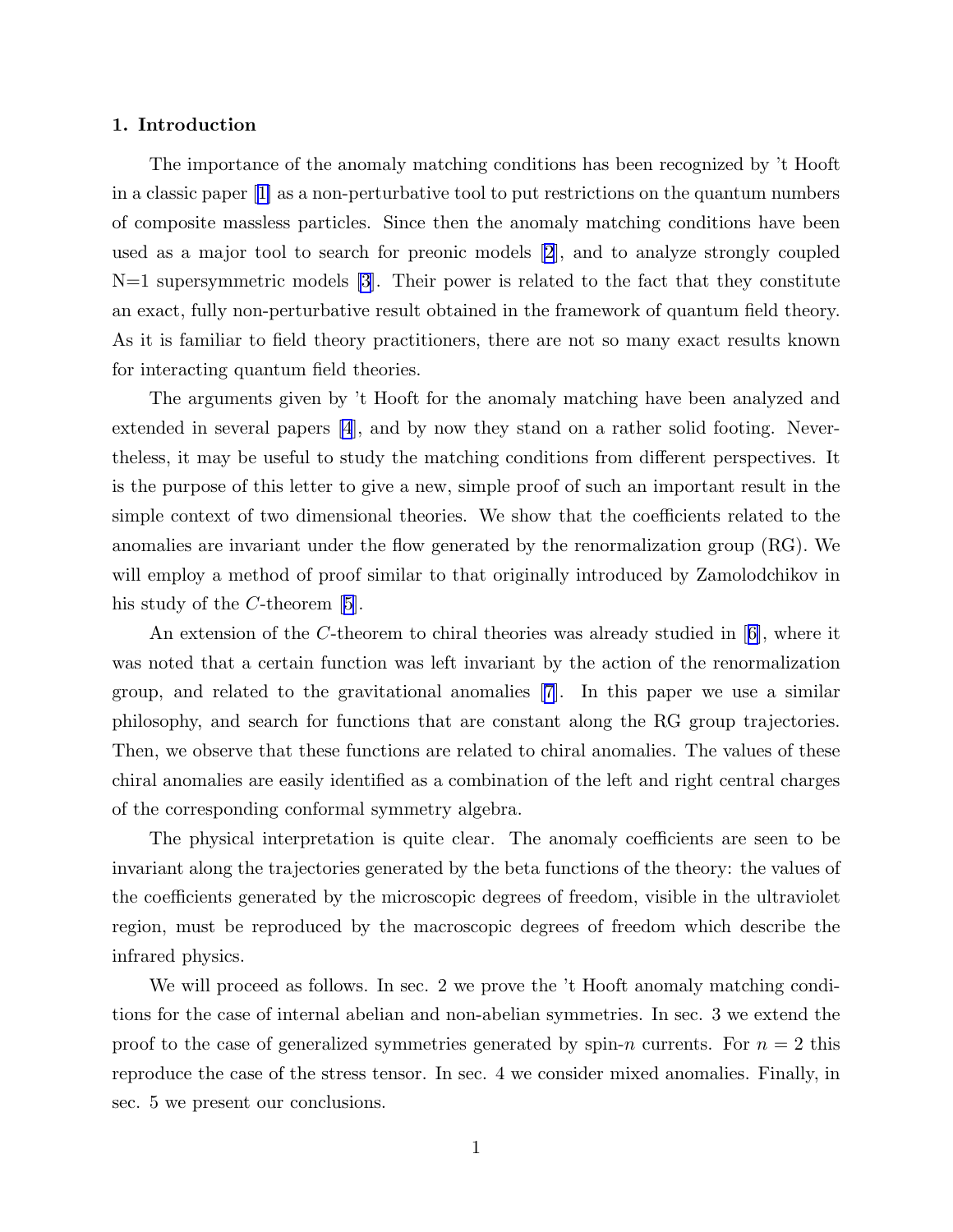#### <span id="page-2-0"></span>2. The case of global internal symmetries

Let us consider the case of a two dimensional quantum field theory invariant under an abelian  $U(1)$  global symmetry. The internal symmetry is generated by a conserved current  $J_\mu: \partial^\mu J_\mu = 0$ . Using complex coordinates<sup>1</sup>, we denote the independent components of the symmetry current by  $J = J_z$ ,  $\bar{J} = J_{\bar{z}}$ , so that the conservation equation reads

$$
\bar{\partial}J + \partial \bar{J} = 0. \tag{2.1}
$$

In a Poincarè invariant quantum field theory, the two-point functions of the symmetry current must have the following general form

$$
\langle J(z,\bar{z})J(0,0)\rangle = \frac{K(z\bar{z})}{z^2},
$$
  

$$
\langle J(z,\bar{z})\bar{J}(0,0)\rangle = \frac{H(z\bar{z})}{z\bar{z}},
$$
  

$$
\langle \bar{J}(z,\bar{z})\bar{J}(0,0)\rangle = \frac{L(z\bar{z})}{\bar{z}^2},
$$
 (2.2)

where  $K, H, L$  are undetermined scalar function of the product  $z\overline{z}$ . In fact, translation invariance implies that the two-point correlation functions depend only on the relative distance between the points, and one can use this invariance to fix the coordinate of the second point at the origin of the coordinate system. Lorentz covariance is then used to extract the expected Lorentz transformation properties. Moreover, since conserved currents do not develop anomalous dimensions, the scalar functions  $K, H$  and  $L$  must be dimensionless, since the expected dimensions are already carried by the  $z$  and  $\bar{z}$  dependence factored out. Imposing the conservation equation (2.1) onto (2.2), one obtains the following relations

$$
\bar{\partial}\left(\frac{K}{z^2}\right) + \partial\left(\frac{H}{z\bar{z}}\right) = 0, \quad \partial\left(\frac{L}{\bar{z}^2}\right) + \bar{\partial}\left(\frac{H}{z\bar{z}}\right) = 0,\tag{2.3}
$$

which can be rewritten as

$$
r^{2} \frac{\partial}{\partial r^{2}} (K + H) = H, \quad r^{2} \frac{\partial}{\partial r^{2}} (L + H) = H
$$
\n(2.4)

where  $r^2 = z\overline{z}$ . Note that we consider only non-vanishing finite distances,  $r \neq 0$ , so that it is consistent to drop possible contact terms from eqs.  $(2.2)$  and  $(2.3)$  (i.e. terms

 $1$  We work in the euclidean version of the theory by performing a Wick rotation. Nevertheless, we use a language appropriate to the minkowskian theory.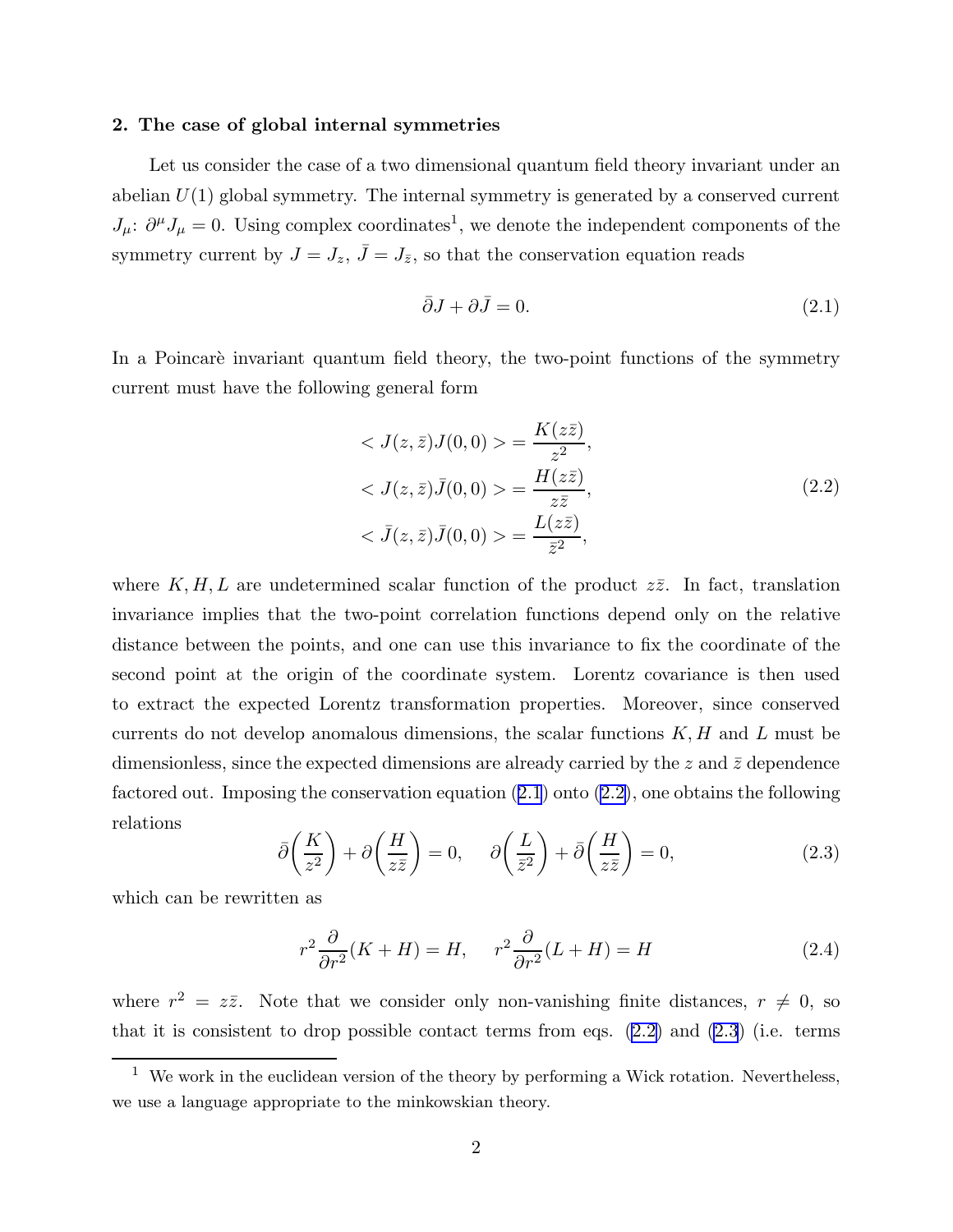<span id="page-3-0"></span>proportional to delta functions and derivatives thereof: indeed such terms are generically present in non-trivial quantum field theories). From eq.([2.4](#page-2-0)) it is immediate to recognize that the quantity

$$
A \equiv K - L \tag{2.5}
$$

satisfies

$$
\frac{\partial A}{\partial r^2} = 0.\tag{2.6}
$$

Thus, we see that the "anomaly coefficient"  $A$  is independent of the distance scale  $r$ . This is the essence of the 't Hooft anomaly matching conditions: the anomaly coefficient A is constant over the various length scales. To complete the argument, one can relate this constancy to a constancy along the trajectory generated by the renormalization group flow. We use dimensional analysis

$$
\left(\mu \frac{\partial}{\partial \mu} - 2r^2 \frac{\partial}{\partial r^2}\right) A = 0,\tag{2.7}
$$

and the renormalization group equation

$$
\left(\mu \frac{\partial}{\partial \mu} + \beta^i \frac{\partial}{\partial g^i}\right) A = 0,\tag{2.8}
$$

where  $\mu$  is the mass scale parametrizing the choice of the renormalization conditions, and  $\beta^i = \beta^i(g^j)$  are the beta functions of the theory. As usual, the beta functions can be integrated to obtain the running coupling constants  $g^{i}(t)$ 

$$
\frac{d}{dt}g^i(t) = -\beta^i(g^j). \tag{2.9}
$$

Now, we can compute the variation of A along the trajectory generated by the renormalization group flow

$$
\frac{d}{dt}A \equiv -\beta^i \frac{\partial}{\partial g^i}A = \mu \frac{\partial}{\partial \mu}A = 2r^2 \frac{\partial}{\partial r^2}A = 0.
$$
\n(2.10)

This proves the 't Hooft anomaly matching conditions. We see that the function A is constant along the trajectories generated by the renormalization group flow: its value at the ultraviolet fixed point must be reproduced by whatever macroscopic degrees of freedom describe the low-energy physics.

Now, let us relate the function  $A$  to the properties of the conformal field theories describing the ultraviolet (UV) and infrared (IR) fixed points which characterize the ending points of the RG trajectory. At these fixed points conformal invariance takes over, and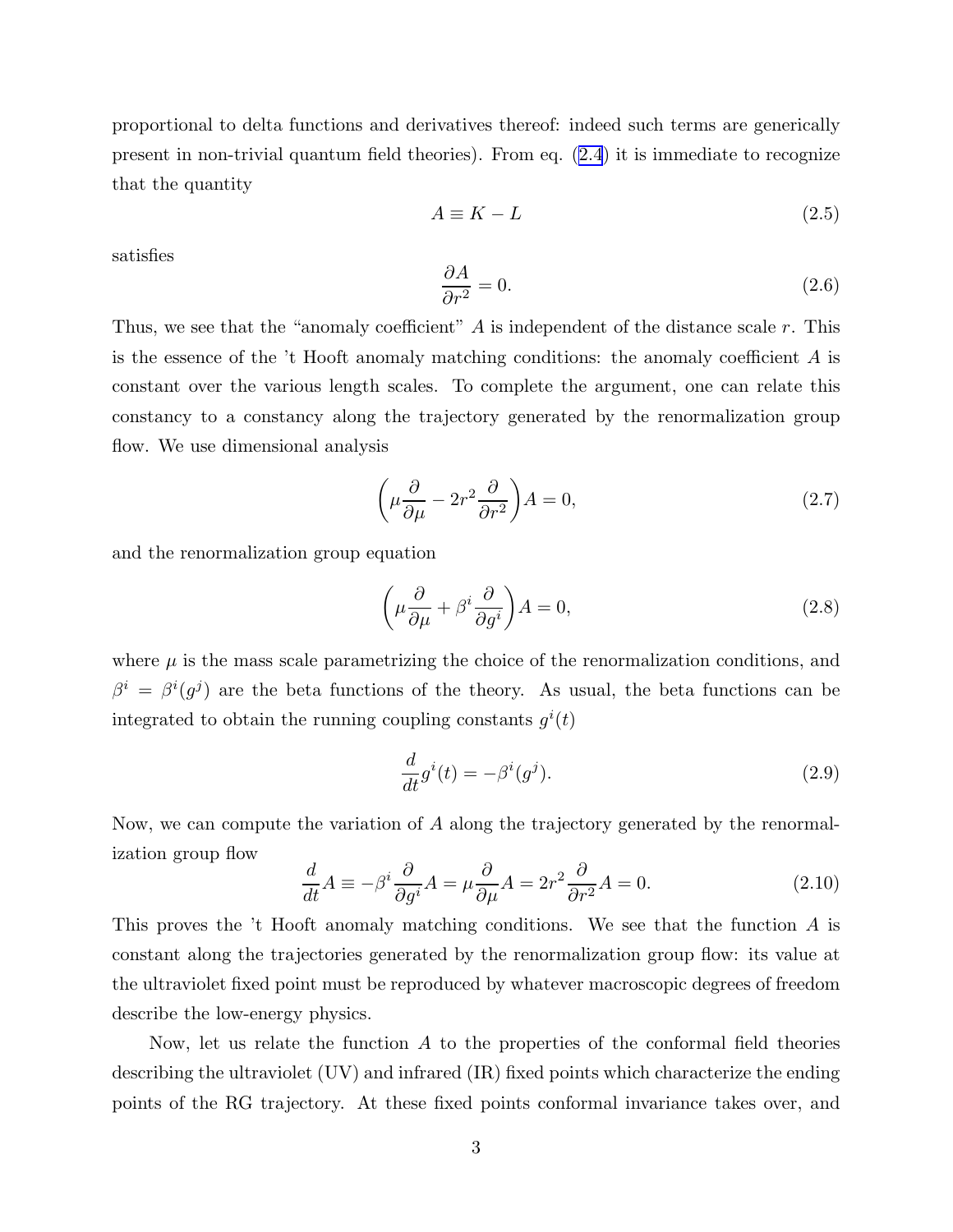the equation([2.1](#page-2-0)) split into two independent pieces generating the left and right moving current algebras

$$
\bar{\partial}J = 0, \qquad J(z)J(0) = \frac{k}{z^2},
$$
  

$$
\partial\bar{J} = 0, \qquad \bar{J}(\bar{z})\bar{J}(0) = \frac{\bar{k}}{\bar{z}^2},
$$
\n(2.11)

where k and  $\bar{k}$  are the central charges for the left and right moving  $U(1)$  currents. From eq.([2.5](#page-3-0)), and taking into account eq. [\(2.10\)](#page-3-0), we can immediately read off the following equalities

$$
A = k_{UV} - \bar{k}_{UV} = k_{IR} - \bar{k}_{IR},
$$
\n(2.12)

where  $(k_{UV}, \bar{k}_{UV})$  and  $(k_{IR}, \bar{k}_{IR})$  denote the left and right central charges of the UV and IR conformal current algebras, respectively. This result justify the name "anomaly coefficient" for A. In fact, the conserved current  $J_{\mu}$  can be coupled to a gauge field  $A_{\mu}$  in a gauge invariant way only if  $A = 0$ .

The previous analysis is easily extended to the case of an internal simple symmetry group G generated by conserved currents  $J^a_\mu$ :  $\partial^\mu J^a_\mu = 0$ ,  $a = 1, \dots$ , dim G. One can use the additional invariance under the group  $G$  to constrain the two-point functions of the symmetry currents

$$
\langle J^a(z,\bar{z})J^b(0,0)\rangle = \frac{\gamma^{ab}K(z\bar{z})}{z^2},
$$
  
\n
$$
\langle J^a(z,\bar{z})\bar{J}^b(0,0)\rangle = \frac{\gamma^{ab}H(z\bar{z})}{z\bar{z}},
$$
  
\n
$$
\langle \bar{J}^a(z,\bar{z})\bar{J}^b(0,0)\rangle = \frac{\gamma^{ab}L(z\bar{z})}{\bar{z}^2},
$$
\n(2.13)

where  $\gamma^{ab}$  is the Killing metric of the group G. One can check that the same function defined in [\(2.5\)](#page-3-0) is invariant along the RG trajectory. It is related to the difference of the central charges (the "levels") appearing in the Kac-Moody algebras which characterize the UV and IR fixed points. For completeness, we recall that a Kac-Moody algebra is described by the following operator product expansion

$$
J^{a}(z)J^{b}(0) = \frac{k\gamma^{ab}}{z^{2}} + \frac{i f^{ab}{}_{c}J^{c}(0)}{z}
$$
\n(2.14)

where the central charge k is called the level, and where  $\gamma^{ab}$  and  $f^{ab}{}_{c}$  denote the Killing metric and the structure constants of a simple Lie group  $G$ , respectively.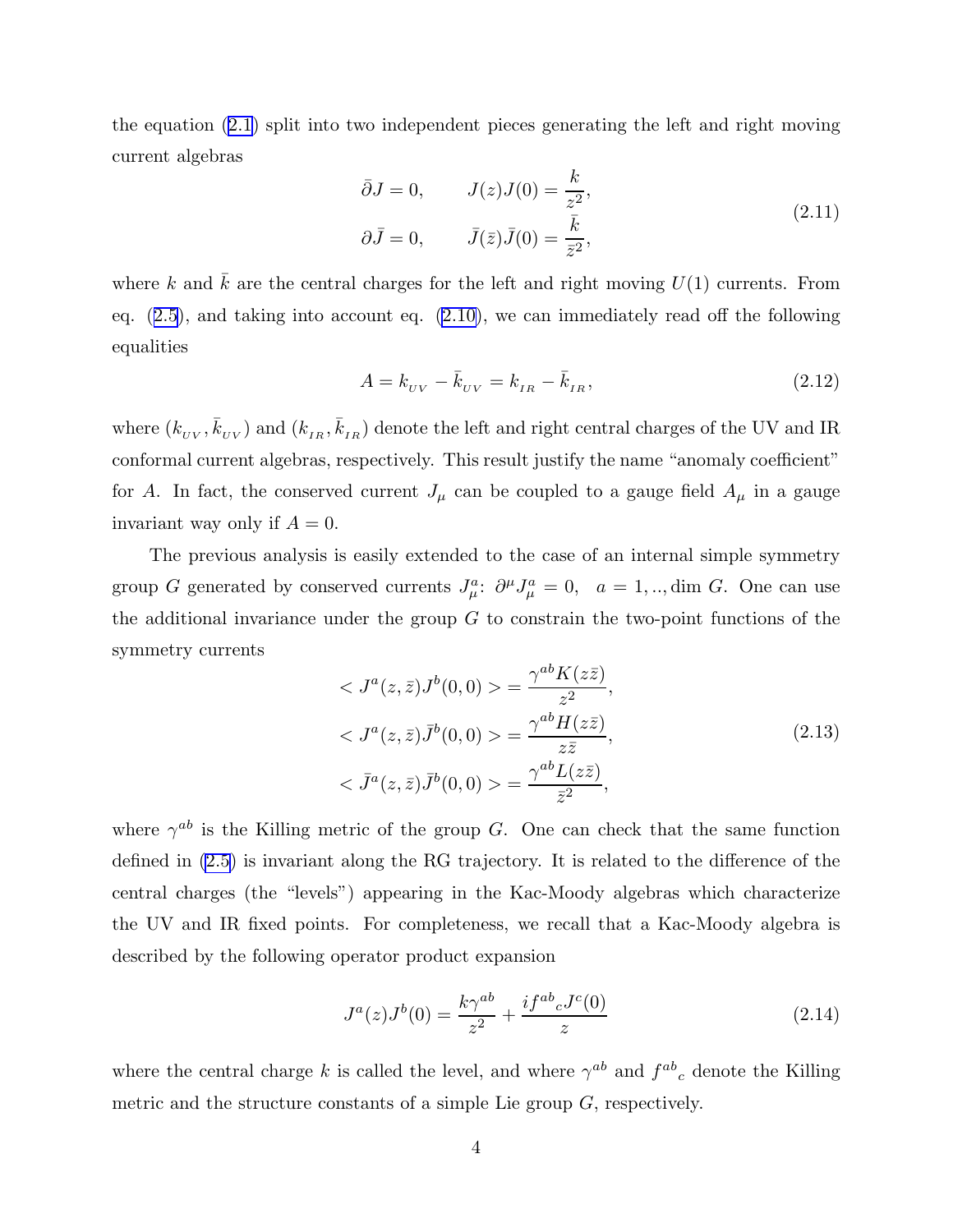## <span id="page-5-0"></span>3. The case of generalized symmetries

We consider now a theory which is invariant under symmetries generated by a spin- $n$ conserved current

$$
\partial^{\mu_1} W_{\mu_1 \mu_2 \dots \mu_n} = 0,\tag{3.1}
$$

where  $W_{\mu_1\mu_2...\mu_n}$  is a completely symmetric tensor. A class of 2D theories invariant under such generalized space-time symmetries have been first identified by Zamolodchikov[[8\]](#page-9-0) as particular examples of conformal field theories with higher spin symmetry currents, generating the so-called W-algebras. In general, the current in eq.  $(3.1)$  will generate off-critical space-time symmetries.

We use again complex coordinates, and denote by  $W_p$  the component of (3.1) with p holomorphic indices, since then the number of antiholomorphic indices is uniquely fixed to be  $n - p$  (e.g. for  $n = 3$  we denote  $W_3 \equiv W_{zzz}$ ,  $W_2 \equiv W_{zz\bar{z}}$ ,  $W_1 \equiv W_{z\bar{z}\bar{z}}$ ,  $W_0 \equiv W_{\bar{z}\bar{z}\bar{z}}$ ). In this notation the conservation equations read

$$
\bar{\partial}W_p + \partial W_{p-1} = 0, \qquad p = 1, ..., n. \tag{3.2}
$$

By using Poincaré covariance, the two-point functions of the current are seen to have the following general form

$$
\langle W_p(z,\bar{z})W_q(0,0)\rangle = \frac{F_{p,q}(z\bar{z})}{z^{p+q}\bar{z}^{2n-p-q}}, \qquad 0 \le p,q \le n. \tag{3.3}
$$

The scalar functions  $F_{p,q}$  form a symmetric matrix with  $\frac{(n+1)(n+2)}{2}$  components, but not all of its components are independent, as we shall see later on. At a critical point only the  $F_{n,n}$  and  $F_{0,0}$  components are non-vanishing, and they will be related to the central charges of the corresponding W-like conformal algebras.

Imposing the conservation equation on the two-point functions, one deduces the following equations

$$
r^{2} \frac{\partial}{\partial r^{2}} (F_{p,q} + F_{p-1,q}) = (2n - p - q) F_{p,q} + (p + q - 1) F_{p-1,q}, \qquad (3.4)
$$

where we continue to denote  $r^2 = z\overline{z}$ . To search for a constant function, one can start from

$$
r^{2} \frac{\partial}{\partial r^{2}} (F_{n,n} + F_{n-1,n}) = (2n - 1) F_{n-1,n}
$$
\n(3.5)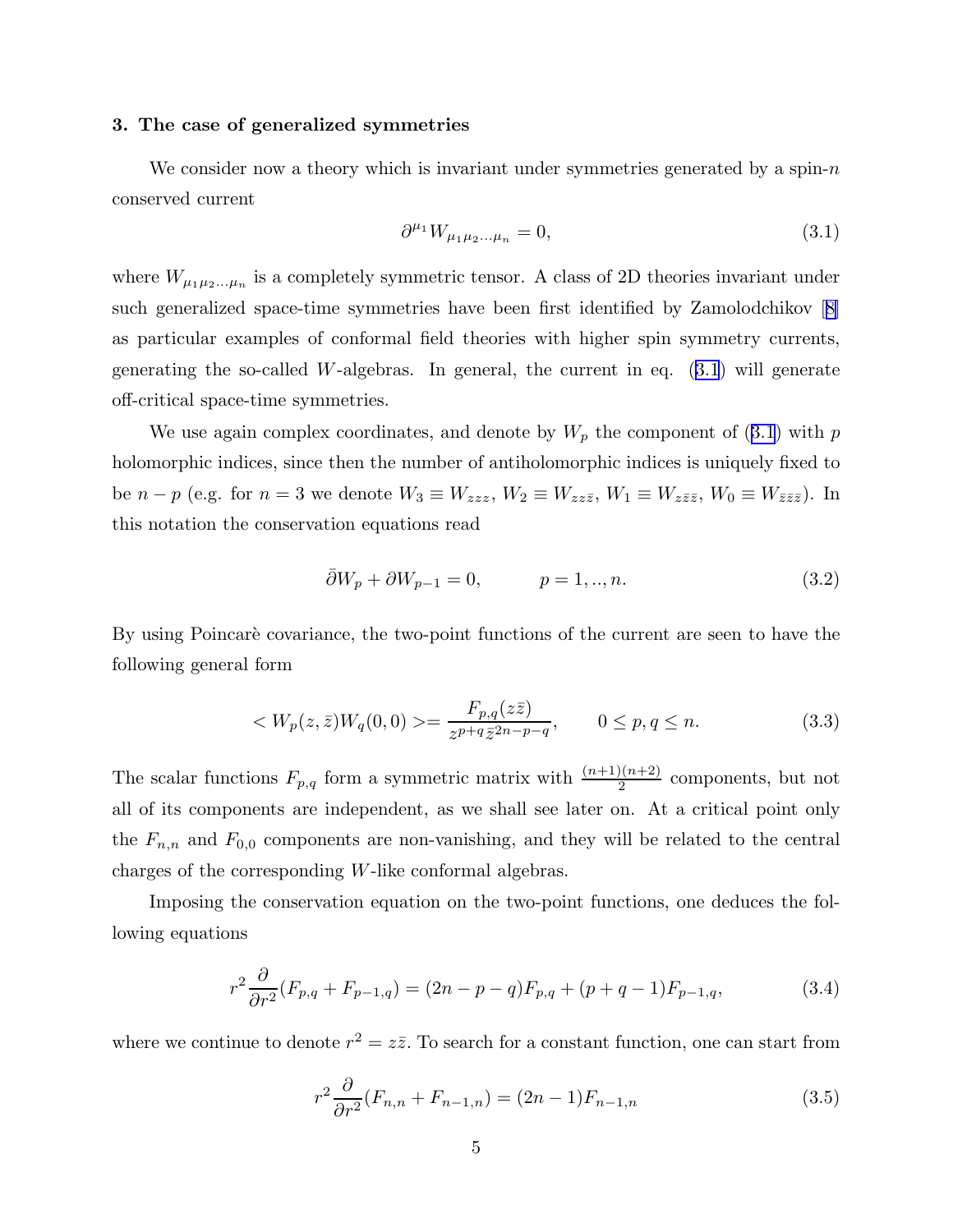<span id="page-6-0"></span>and subtract from it a similar equation to eliminate the  $F_{n-1,n}$  dependence on the right hand side. This is achieved by subtracting a term proportional to

$$
r^{2} \frac{\partial}{\partial r^{2}} (F_{n-1,n} + F_{n-1,n-1}) = F_{n-1,n} + (2n - 2) F_{n-1,n-1}.
$$
 (3.6)

Then, in a stepwise fashion one tries to reach  $F_{0,0}$  which satisfies

$$
r^2 \frac{\partial}{\partial r^2} (F_{0,0} + F_{1,0}) = (2n - 1) F_{1,0}.
$$
 (3.7)

Proceeding this way, one is led to consider the function

$$
A = \sum_{k=1}^{n} \left[ \binom{2n-1}{2k-2} (F_{n-k+1,n-k+1} + F_{n-k,n-k+1}) - \binom{2n-1}{2k-1} (F_{n-k,n-k} + F_{n-k+1,n-k}) \right],
$$
\n(3.8)

which indeed satisfies  $\frac{\partial}{\partial r^2}A = 0$ . The anomaly A can also be written in the following somewhat more compact form

$$
A = F_{n,n} - F_{0,0} + \sum_{k=1}^{n-1} \frac{n-2k}{n-k} \binom{2n-1}{2k} F_{n-k,n-k}
$$
  

$$
- \sum_{k=1}^{n} \frac{2n-4k+2}{2n-2k+1} \binom{2n-1}{2k-1} F_{n-k,n-k+1}.
$$
  
(3.9)

At a critical point the only non-vanishing functions will be  $F_{n,n}$  and  $F_{0,0}$ , so that the anomaly reduces to  $A = F_{n,n} - F_{0,0}$ , where  $F_{n,n}$  and  $F_{0,0}$  are related to the left and right central charges appearing in the critical W-like algebras. For  $n = 2$ , this reproduces the case of the stress tensor  $T_{\mu\nu}$ , and the anomaly matching  $2A = c_{UV} - \bar{c}_{UV} = c_{IR} - \bar{c}_{IR}$  gives the matching of the gravitational anomalies (c and  $\bar{c}$  denote the left and right Virasoro central charges, respectively).

We must note that for the special case of higher spin symmetry currents, when the fixed point algebras reduces precisely to those discovered by Zamolodchikov and Fateev-Lukyanov, the anomaly matching does not give a new independent condition. In fact, the central charges  $F_{n,n}$  and  $F_{0,0}$  are linearly related by the Jacobi identities to the left and right central charges appearing in the sub-algebra generated by the stress tensor, the Virasoro algebra. The latter is always present since we consider Poincaré invariant theories.

In more general cases, when the current  $W_{\mu_1\mu_2...\mu_n}$  reduces at the fixed points to currents generating conformal algebras with independent central charges, or at least with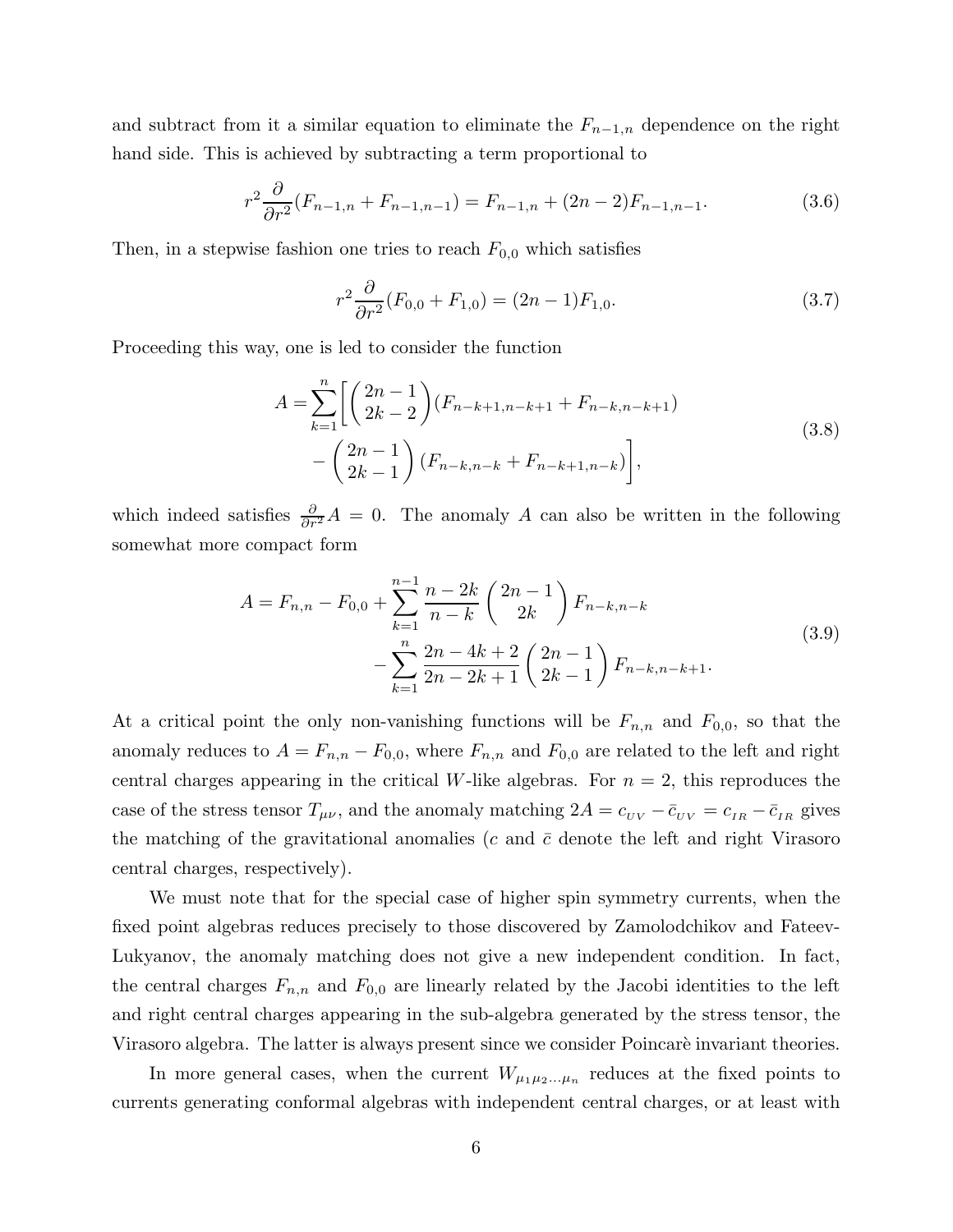non-linear relations between the various central charges, the constancy of A gives new independent anomaly matching conditions.

Finally, we note that there are many equivalent ways of writing the anomaly coefficient  $A$  in  $(3.9)$ . By repeated use of the conservation equation  $(3.2)$ , one derives the identities  $F_{p,q-1} = F_{p-1,q}$ , valid for  $p+q \neq n+1$ . These identities may be used to cast the anomaly A in different looking forms.

# 4. Anomaly matching for mixed anomalies

Whenever there is a central charge appearing in the conformal algebra describing a fixed point of the renormalization group, one can derive a matching conditions for those massive theories connected to this critical point by a RG group trajectory. What one needs to prove is the invariance along the RG trajectory, starting or ending at the given fixed point, of a combination of the left and right central charges. This may be called "anomaly matching for mixed anomalies".

To be concrete, let us consider a particular example of a conformal algebra describing a fixed point theory. We take for the left moving sector

$$
T(z)T(0) = \frac{c}{z^4} + \frac{2T(0)}{z^2} + \frac{\partial T(0)}{z},
$$
  
\n
$$
T(z)J(0) = \frac{c'}{z^3} + \frac{J(0)}{z^2} + \frac{\partial J(0)}{z},
$$
  
\n
$$
J(z)J(0) = \frac{k}{z^2},
$$
\n(4.1)

and a copy of a similar algebra characterized by the central charges  $(\bar{c}, \bar{c}', \bar{k})$  for the right moving sector. This algebra may be considered as the conformal algebra describing the (UV or IR) fixed point of certain massive 2D theories with a conserved stress tensor and a conserved  $U(1)$  current. We have already seen how to derive an anomaly matching for  $c - \bar{c}$  and  $k - \bar{k}$ . Using the same type of procedure described in the previous sections, it is quite easy to derive a matching condition for the mixed anomaly  $c' + \bar{c}'$ . We introduce the general two-point functions

$$
\langle J(z,\bar{z})T(0,0)\rangle = \frac{F_1(z\bar{z})}{z^3}, \quad \langle \bar{J}(z,\bar{z})T(0,0)\rangle = \frac{F_2(z\bar{z})}{z^2\bar{z}}, \langle \bar{J}(z,\bar{z})\Theta(0,0)\rangle = \frac{F_3(z\bar{z})}{z\bar{z}^2}, \quad \langle J(z,\bar{z})\Theta(0,0)\rangle = \frac{F_4(z\bar{z})}{z^2\bar{z}}, \langle J(z,\bar{z})\bar{T}(0,0)\rangle = \frac{F_5(z\bar{z})}{z\bar{z}^2}, \quad \langle \bar{J}(z,\bar{z})\bar{T}(0,0)\rangle = \frac{F_6(z\bar{z})}{\bar{z}^3},
$$
\n(4.2)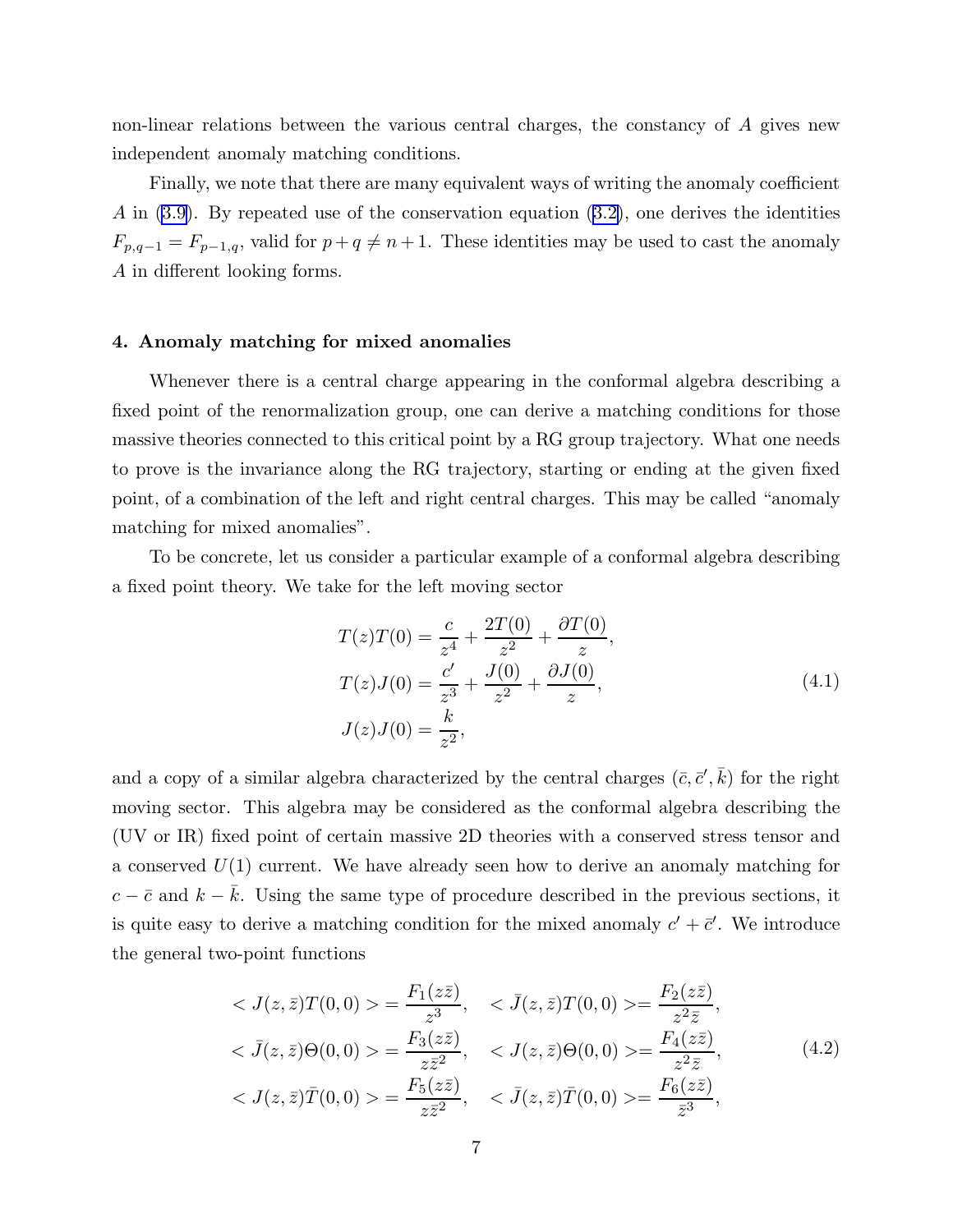where  $\Theta \equiv T_{z\bar{z}}$ . Imposing the conservation equations

$$
\bar{\partial}J + \partial \bar{J} = 0, \quad \bar{\partial}T + \partial \Theta = 0, \quad \partial \bar{T} + \bar{\partial}\Theta = 0,
$$
\n(4.3)

one can derive

$$
\frac{d}{dr^2}A = 0, \qquad A \equiv F_1 - F_2 - F_5 + F_6. \tag{4.4}
$$

(Note that one can also prove the relations  $F_2 = F_4$  and  $F_3 = F_5$ ). Then, by using the RG equations, one obtains the required anomaly matching conditions

$$
\frac{d}{dt}A \equiv -\beta^i \frac{\partial}{\partial g^i}A = 0 \quad \implies \quad A = c'_{\scriptscriptstyle UV} + \bar{c}'_{\scriptscriptstyle UV} = c'_{\scriptscriptstyle IR} + \bar{c}'_{\scriptscriptstyle IR}.
$$
\n(4.5)

The general case is treated in a similar way: if a central charge c appears in the operator product expansion of a spin- $m$  and a spin- $n$  symmetry currents, then one can derive an anomaly matching condition for  $A = c - (-1)^{m+n}\bar{c}$ .

#### 5. Conclusions

We have described a simple method for proving the 't Hooft anomaly matching conditions in 2D quantum field theories, and considered theories which may be invariant under a large class of generalized symmetries. We have employed a method of proof similar to that used by Zamolodchikov for obtaining the C-theorem. We may note that in our case unitarity was not required as it was in the proof of the C-theorem. Therefore, we see that the anomaly matching is still valid in non-unitary Poincaré invariant theories. This fact may be of relevance for applications in condensed matter systems (e.g. as in[[9\]](#page-9-0)).

Both the C-theorem and the 't Hooft anomaly matching conditions are quite powerful non-perturbative results obtained in 2D quantum field theories. The extension of the Ctheorem to four dimensions has not been achieved, yet, even though many proposals have been analyzed[[10\]](#page-9-0). Actually, certain tests indicate that such an extension may be valid, at least in supersymmetric theories[[11\]](#page-9-0). On the other hand, the 't Hooft anomaly matching conditions are certainly valid in 4D. Therefore, it may be possible to prove them in a way similar to that described here.